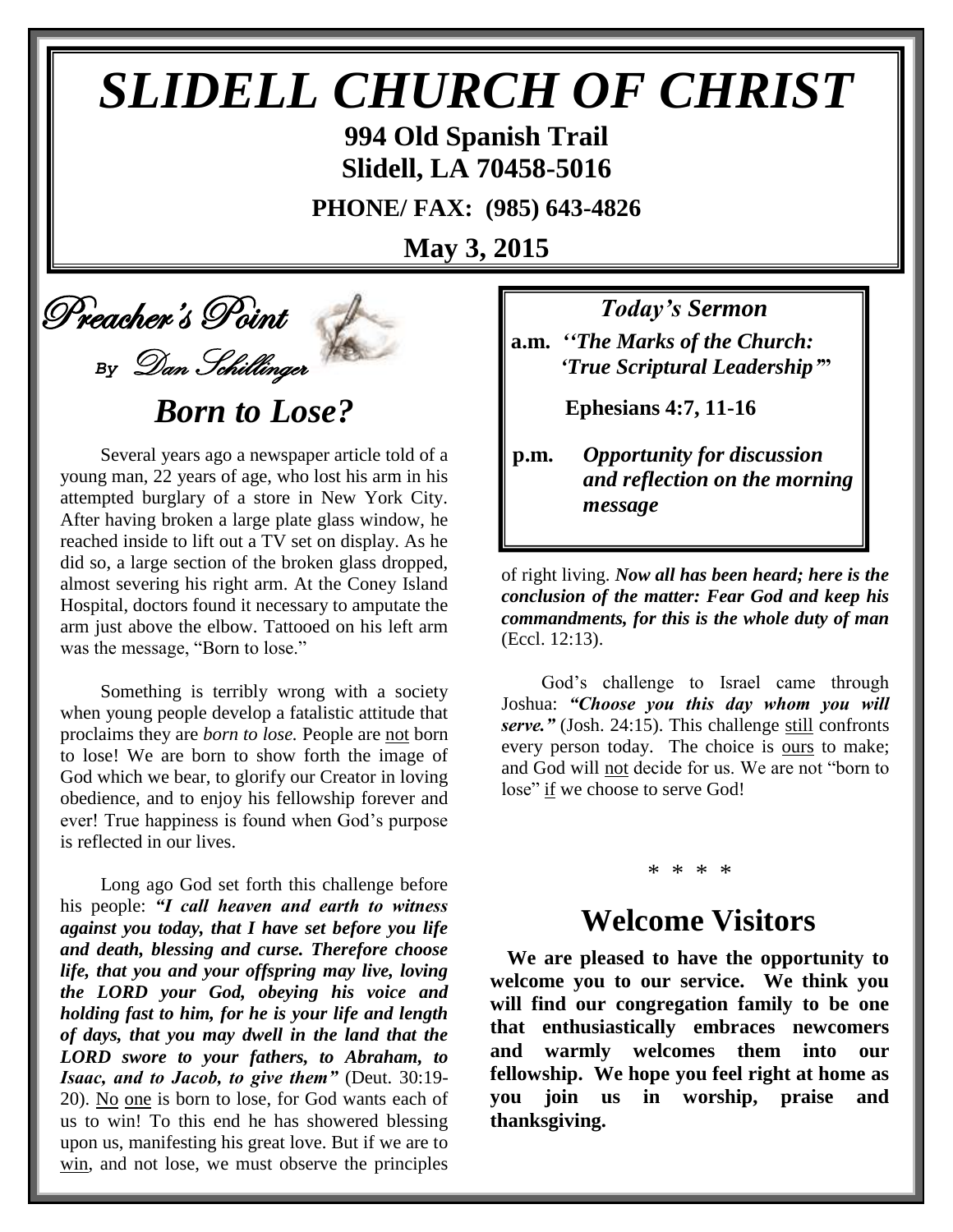

With Visits, Calls, & Cards

 **The earthquake victims in Nepal.**

 **Zac Steele** - diagnosed as cancer free for seven months, his tests last week came back positive for leukemia. He has started chemotherapy treatments again. His current treatments are supposed to be minimally disruptive. (from *Facebook* yesterday)

 **Shirley Ervin** - hospitalized in Ochsner Northshore Hospital, room 211, with pneumonia in right lung. May be discharged to go home today.

 **Rose Acker** - hospitalized in Slidell Memorial Hospital, room 2503, with an irregular heartbeat.

 **Tammy Kinsey** (Debbie's daughter) - diagnosed with lupus, and an allergy to the sun.

 **Bubby and Lacie Lawrence** (Gerald & Claudia's grandchildren) - pray for improvement in managing their diabetes.

 **Bob Hood** (husband of Jesse Fowler's niece; a young man living in Granada, MS) - has cancerous knots in his skin.

 **Judy Fowler** (wife of Jesse Fowler's brother) undergoing medical tests.

 **Candie Smith** (wife of a coworkers of Dorsie Jones) - diagnosed with final-stage cancer.

**Barron Jones & family** - struggling to recover from a recent personal setback.

Paul Moragne, Jr. - awaiting diagnosis from a cluster of symptoms: partial loss of motor control, migraine headaches, and fluid behind his ear.

 **Teresa Moragne -** suffering from low blood pressure and dizzy spells.

 **Kaitlyn McDonald** (Kate's daughter) - awaiting results from her recent teaching praxis.

 **Anna Jones** (Mr. Dale's daughter) - doing better managing her pain, and is due for surgery on May 12.

 **Phyllis Tansil** - for lasting relief from her chronic back pain.

 **Elena Castenada** (niece of Paul & Teresa Moragne) - age one, has brain damage from an unknown cause.

 **George Roig** - thanksgiving that he is experiencing relief from recent respiratory difficulties.

 **James Roig** (son of George & Fairie Roig) dealing with the decline and imminent passing of grandmother, Nemie Anna Dunn.

**Dennis Jones** (Ken's brother in Florida) thanksgiving that a dangerous staph infection was stopped when his recent surgically-implanted metal rods were removed from his legs.

**Irvin Briant, Sr.** (Gregory Briant's dad) struggling to regain better health in a special-needs hospital in Covington.

**Irvin Briant, Jr.** (Gregory Briant's brother) - has become weaker and less coherent.

 **Sharon Honore** (Anita Briant's sister) - being treated for cancer at M.D. Anderson Hospital in Houston.

**Alexis Leonard** - suffering a hurt knee.

**Cheryl Leonard** (Clara's youngest daughter) has a strep infection with fluid in her ear.

**Colton Roig** - for his faith-walk with the Lord.

**Janet Despenza** - for her continued recovery following recent cervical vertebrae surgery.

**Cheryl Elkin** (member of the church in Pigeon Forge, TN and a friend of Joyce Carter's) - tests have revealed a growing spot and two new spots in her lung, despite recent chemotherapy.

**Patricia Fowler** (sister of Reneitha Dean) diagnosed with stage-four lung cancer. She is a member at the West Looxahoma church of Christ in Senatobia, MS.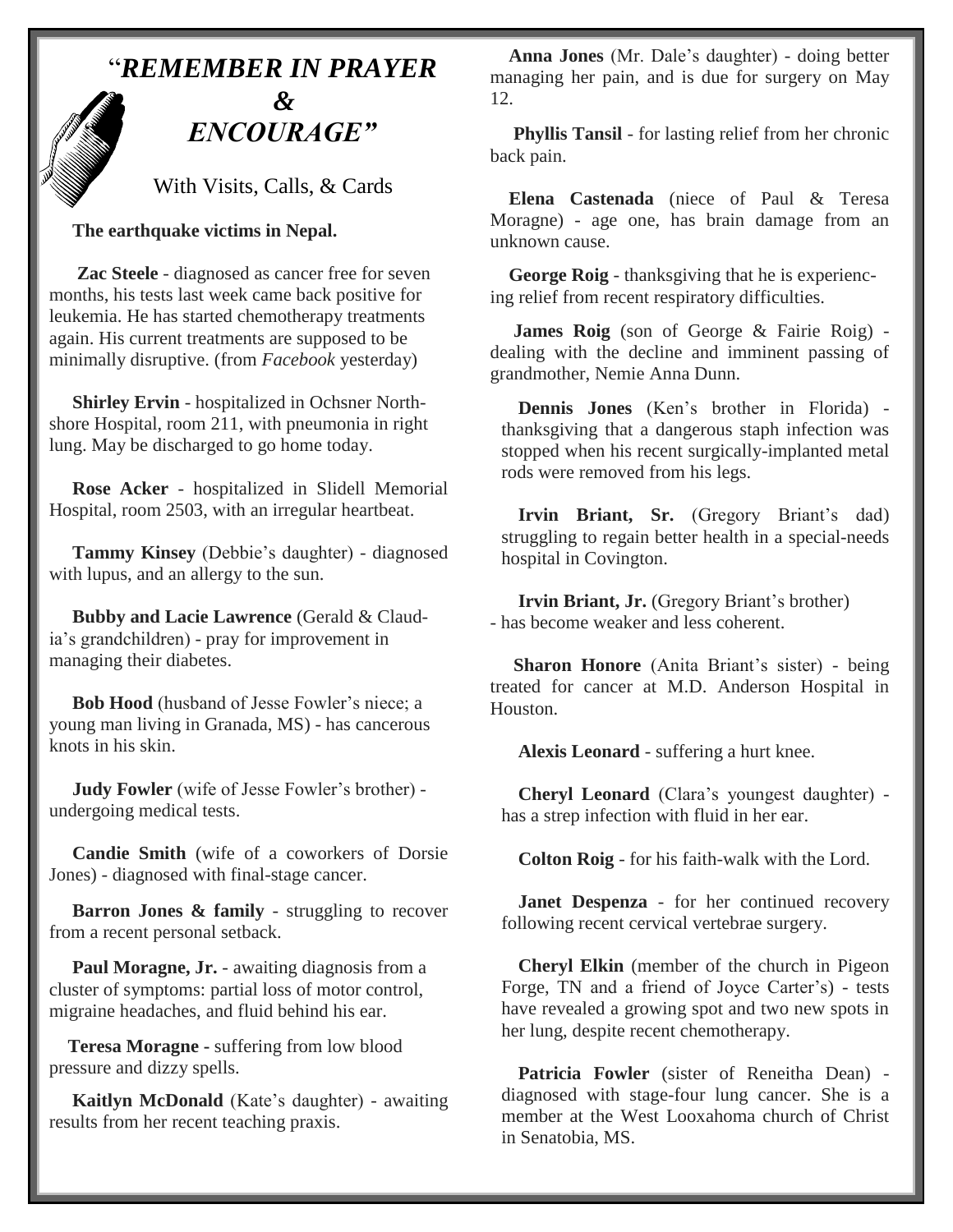**Irvin T. Johnson** (brother of Freida Hollis) - of Tuscaloosa, AL: scheduled for prostate surgery. Pray that the surgery may not ultimately be necessary, and that God will heal him.

**Harold Evans** (Sharon's husband) - rehospitalized in Ochsner Jefferson Hospital due to two additional cysts being discovered on his pancreas.

**Devon Nelson** (grandson of George & Fairie Roig) - preparing to enlist in the U.S. Army soon.

 **Gerald Molina** - experiencing neck pain.

 **Becky Gilbert** - secretary at the Tammany Oaks congregation, undergoing chemotherapy.

 **Sid Westbrook** - Meghan's uncle, in Snyder, Texas. MRA test results indicate that he has a minor aneurism in a brain blood vessel; separately, his intermittent fainting spells are believed to be symptomatic of cardio neurogenic syncopy.

 **Steve Lapinto** and family (co-worker of Barbara Myers) - newborn son Anthony hospitalized in Children's Hospital with serious health difficulties.

 **T.J. Leonard** (Joyce Carter's grandson) thanksgiving he has found an even better job after recently being laid-off as machinist in Thibodaux.

 **Tod & Debbie Grabert** - thanksgiving that they have sold their house here in Slidell.

 **Pearlington church of Christ** - struggling to be able to support a preacher.

 **Dan & Margaret Schillinger** - trying to heal from bacterial sinus infections.

 **Joyce Carter & Debbie Grabert** - on a Caribbean cruise to Cozumel and Progresso, Mexico.

**Pray for all who are travelling.**

**Pray for the Spanish Bible study.**

**Pray for our elders: Courtney Cheri, Dwight Jones and Gerald Molina.**

**Pray for President Obama and all our elected officials.**

**Pray for our men and women in our armed forces, both here and abroad!**

\* \* \* \*

### *THE BASIC TOOL: A GOOD TRANSLATION (continued)*

Adapted from Fee & Stuart, *How to Read the Bible for All Its Worth* (3rd edition)

### *The Questions of Language*

 There are two kinds of choices--verbal and grammatical--that bring us to the actual science of translation. The problem has to do with the transferring of words and ideas from one language to another. The following terms help us to understand the various theories that underlie our modern translations.

 *Original language*: The language that one is translating *from*; in our case, Hebrew, Aramaic, or Greek.

 *Receptor language*: The language that one is translating *into*; in our case, English.

 *Historical distance*: This has to do with the differences that exist between the original language and the receptor language, both in matters of words, grammar, and idioms, as well as in matters of culture and history.

 *Theory of translation*: This has to do with the degree to which one is willing to go in order to bridge the gap between the two languages. For example, should lamp be translated "flashlight" or "torch" in cultures where these serve the purpose a lamp once did? Or should one translate it "lamp" and let the readers bridge the gap for themselves? Should *holy kiss* be translated "the handshake of Christian love" in cultures where public kissing is offensive? Notice how these three terms apply to the following basic theories of translation:

 *Literal* (or *word-for-word*): The attempt to translate by keeping as close as possible to the exact words and phrasing in the original language, yet still make sense in the receptor language; literal translation will keep the historical distance intact at all points.

 *Free*: The attempt to translate the *ideas* from one language to another, with less concern about using the exact words of the original. A free translation, sometimes also called a paraphrase, tries to eliminate